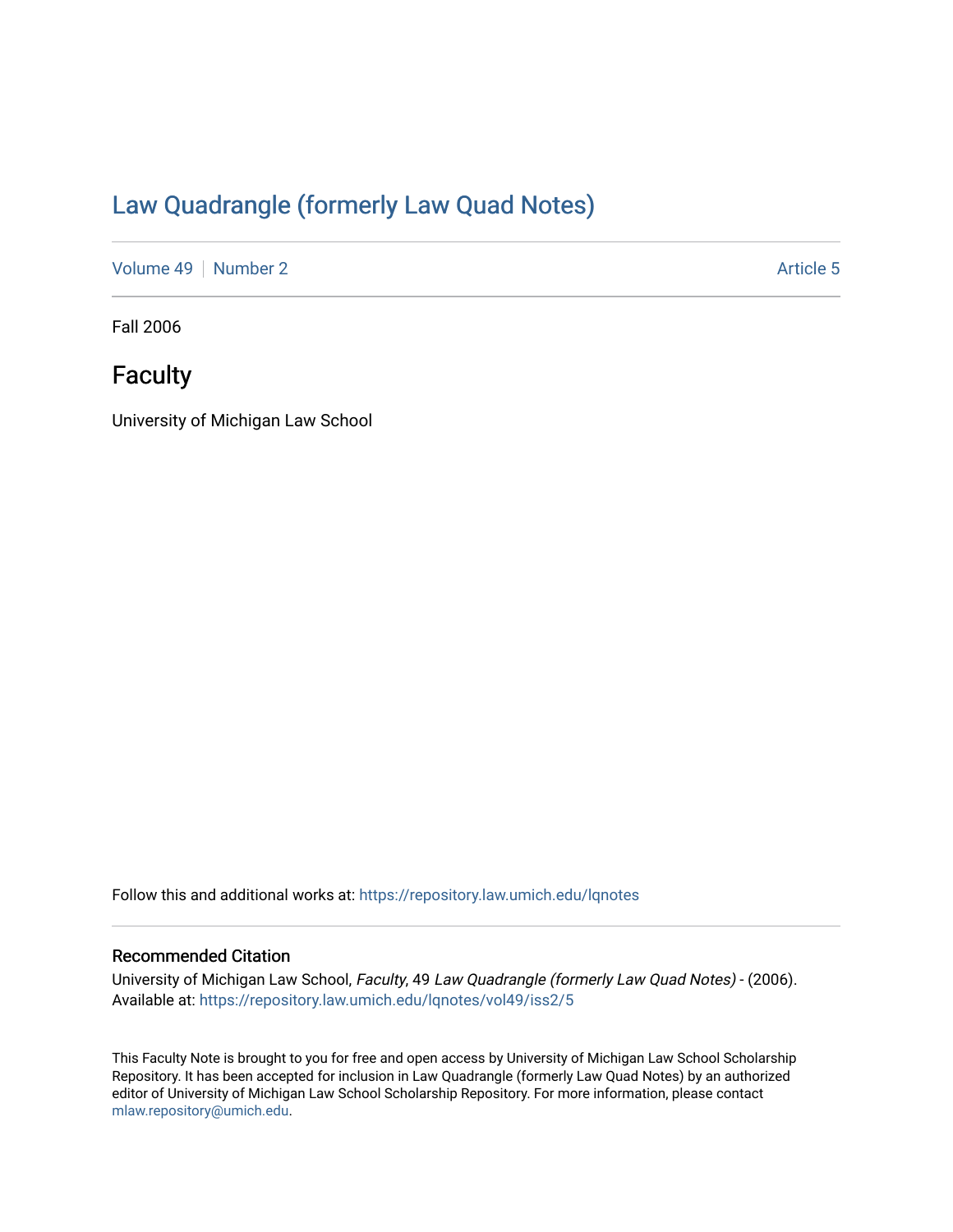# **FACULTY**

### IN DETAIL

- **36** Samuel D. Estep, '46
- **37** Recent books by James Boyd White
- **38** New faculty
- **41** Rebecca Scott's Degrees of Freedom wins multiple honors
- **42** New Business Law Faculty Fellows Program
- **44** Niehoff, '84, cited in ruling against warrantless surveillance
- **45** Miller to visit St. Andrews as Carnegie Centenary Professor
- **46** An evening of recognition
- **47** Activities

## **Samuel D. Estep, '46**

Professor Emeritus Samuel D. Estep, '46, died July 8, 2006. He had joined the Law School faculty in 1948 after practicing law in Detroit for two years after his graduation.

He was promoted from assistant to associate professor in 1951 and to full professor in 1954.

A winner of the Francis Allen Award from the Law School Student Senate for his teaching contributions, Estep was especially interested in the intersection of science and law and the legal issues associated with atomic energy. He published many articles in scholarly journals on the legal problems emerging from the peacetime use of atomic energy.

"Professor Estep devoted his career to teaching in such diverse fields as constitutional law, commercial law, and science and the law," the University Record reported on the occasion of his retirement from active teaching in 1989. "His work as a scholar has been devoted primarily to topics drawn from his interest in science and law."





*Recent books by James Boyd White*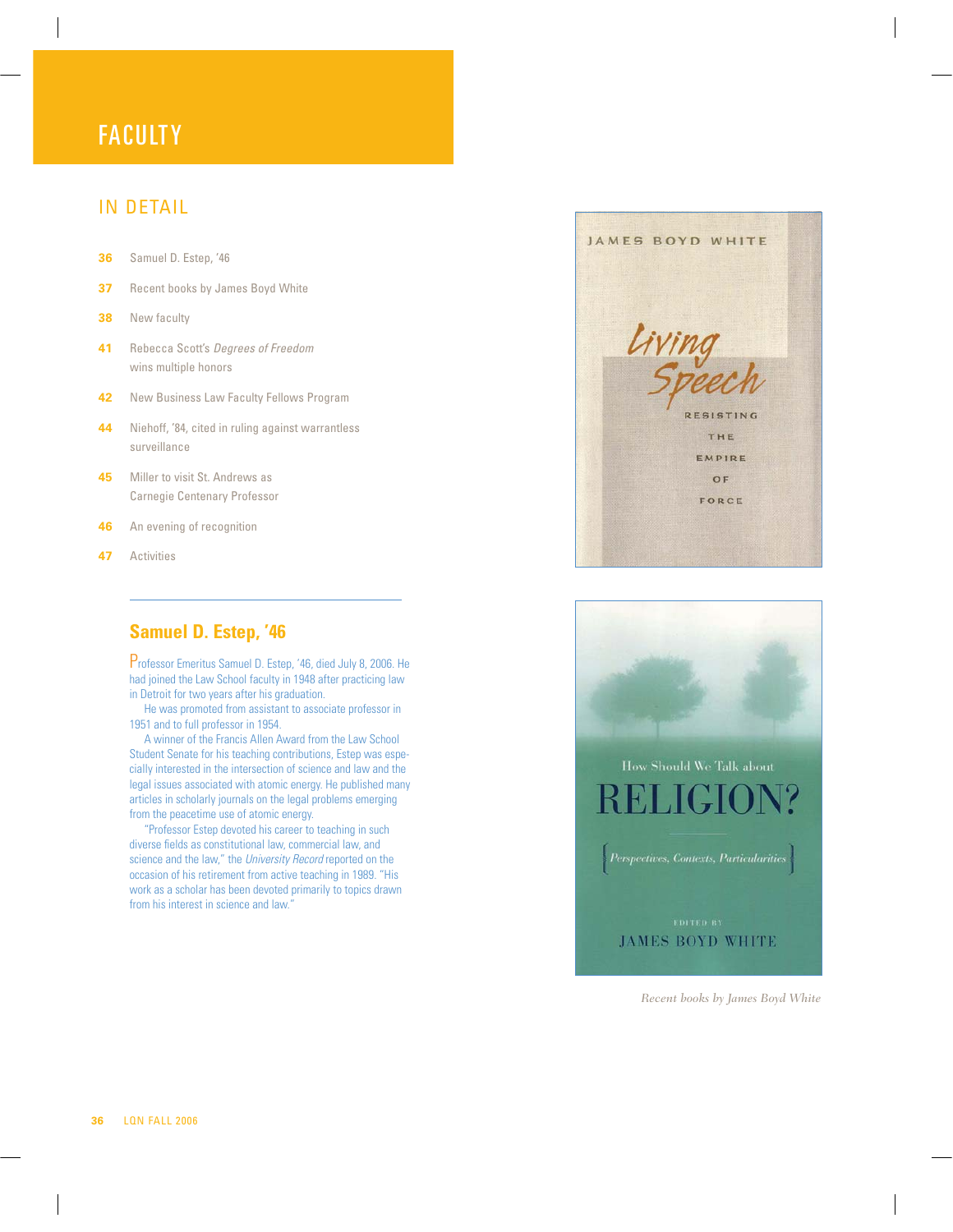*L. Hart Wright Collegiate Professor of Law James Boyd White*

## James Boyd White and the power and pitfalls of language

James Boyd White, the L.Hart Wright Collegiate Professor of Law at Michigan, immerses himself and his scholarship in our efforts to yoke language to our lives, and his two most recent books, both out this year, continue this quest though coming at it from two different directions.

In *Living Speech: Resisting the Empire of Force* (Princeton University Press), White explores his "long-standing interest in what is at stake—intellectually, ethically, politically—when the human mind meets and tries to use the languages that surround it, in the law and elsewhere: languages that are made by others, that are full of commitments to particular ways of imagining the world—describing it, judging it—and that carry deep within them the habits of mind, the values, of the world in which they are made."

"What I think is at stake at such moments of expression is practically everything, including both the integrity of the individual person and the quality of our larger culture and policy," he writes in his Preface. "In our struggles with our languages we define and reveal the nature of our own processes of thought and imagination; we establish characters for ourselves and relations with others; we act upon the materials of meaning that define our culture, sometimes replicating them, sometimes transforming them, for good or ill. The activity of expression is the heart of intellectual and ethical life."

Roaming through a rich variety of intellectual fields—literature like Dante's *Divine Comedy* and Shakespeare's *Hamlet*; court cases like *Virginia State Pharmacy Board v. Citizens Consumer Council* and *Ashcroft v. Free Speech Coalition*; correspondence like Abraham Lincoln's letter to General Joseph Hooker; Quaker

worship practices; and others—White, as his publisher says, reminds us "that every moment of speech is an occasion for gaining control of what we say and who we are."

Some idea of the book's themes can be found in its chapter titles: from "Speech

in the Empire," "Living Speech and the Mind Behind It," and "The Desire for Meaning," to "Writing that Calls the Reader into Life—or Death," "Human Dignity and the Claim of Meaning," and "Silence, Belief, and the Right to Speak."

White applies the idea of living speech to the law in two ways. First, he argues that the First Amendment should be understood as having at its core the protection and fostering of living speech; second, he maintains that in deciding cases under the First Amendment, but not only there, it is necessary that judges engage in living speech themselves if the law is to be a powerful agent of resistance to the empire of force rather than its instrument.

According to White, the phrase "empire of force" comes from an essay on the Iliad by the French philosopher Simone Weil, where she uses it to mean not only brutal force and violence of the kind we have always seen in war, and now see in police states, but, more deeply, our ways of thinking and talking and imagining that dehumanize others and ourselves, trivialize human experience, diminish the possibilities of meaning in life, and thus make that kind of force possible: propaganda, sentimental clichés, politics by buzzwords, unquestioned ideologies, and so forth.

In his other book out this year, *How* 



*Should We Talk about Religion?* (University of Notre Dame Press), White takes on the role of editor, working like the moderator on the printed page of the 14 chapters that grew out of a seminar of the same title held under the auspices of the Erasmus Institute at the University of Notre Dame in 2000.

"These chapters should not be read as a series of unrelated essays aimed at distinct professional audiences—historians or psychologists, say, or philosophers—but as composed for the diverse audience to which they were originally given and then rewritten for the even more diverse audience we hope this book reaches," he writes. "While each of the writers speaks from a disciplinary base, each of them also questions the nature and limits of that base, both as an independent matter and in connection with the other essays in this book. The writers of these essays know that they speak in different ways, and that these differences are an important part of our subject."

Two examples:

• "Christianity in Spanish America was, in the first instance, a by-product of invasion and conquest. . . . Military and spiritual conquests were thus intimately intertwined, and this correlation of

*see "White" on pg. 45*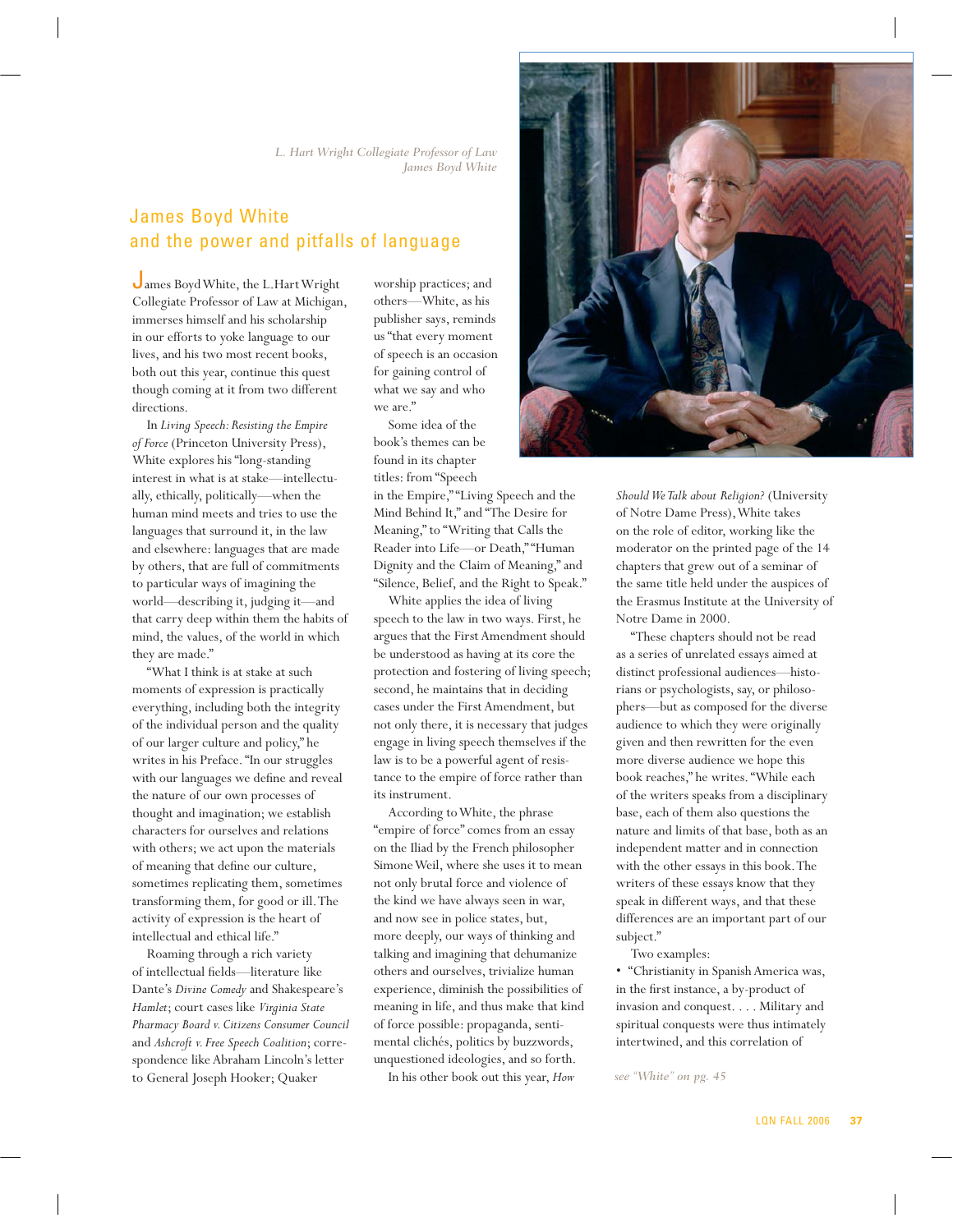# New faculty members deepen, enrich Michigan Law's teaching, research

Michigan Law always has enjoyed the scholarship, pedagogy, and collegiality of outstanding faculty members. The Law School community benefits immensely from its professors' research, writing, and professional and public service activities, and the School is known worldwide as the home of active, involved, and dedicated legal scholars.

This year, the Law School welcomes six new faculty members, and also recognizes two additional professors who will join the active teaching ranks next fall. The addition of these scholars to the ranks of the faculty enhances Michigan Law's depth in issues like criminal law and employment law, and brings to Michigan a widely known expert on the law of remedies and the law of religious liberty. In addition, two of the new professors will add to the School's already high renown in the field of intellectual property.

Here are the new faculty members:



Alicia Alvarez joins the faculty as a clinical professor. She has developed numerous clinics as a faculty member at De Paul University College of Law in Chicago and in El Salvador as a consultant for the National Center for State Courts and DPK Consulting Inc.

Alvarez was a Fulbright Scholar and Visiting Professor at the University of El Salvador, where she co-coordinated a Central American clinical conference. She was also a visiting professor of clinical education at Boston College. She has worked with Business and Professional People for the Public Interest and the Legal Assistance Foundation of Chicago. She was on the National Steering Committee of the Association of American Law Schools' conference on law schools and equal justice issues as well as the chair of the poverty law section.

In addition, she is a member of the Chicago Bar Association and was on the Board of Directors for the Society of American Law Teachers. Alvarez received her B.A., *magna cum laude*, from Loyala University of Chicago and her J.D., *cum laude*, from Boston College Law School.



Eve L. Brensike, '01, joins the faculty as an assistant professor of law. She earned her B.A., *magna cum laude*, from Brown University, and, before entering law school, worked as a criminal investigator for the Public Defender Service in Washington, D.C., as well as a property subrogation paralegal for the Law Offices of White and Williams in Philadelphia, Pennsylvania.

At Michigan Law, where she earned her J.D. *summa cum laude*, she was an articles editor on the *Michigan Law Review* as well as a board member on the Henry M. Campbell Moot Court Board. During law school, she volunteered at a number of public defender and capital defense organizations in addition to working in the Civil Rights Division of the United States Department of Justice.

After law school, Brensike clerked for the Hon. Stephen Reinhardt on the Ninth Circuit Court of Appeals and worked in both the trial and appellate divisions of the Maryland Office of the Public Defender.

Brensike's research and teaching interests include criminal law, criminal procedure, evidence, and *habeas corpus*. Her article "Structural Reform in Criminal Defense Representation" is forthcoming. Her article "Saying Goodbye to a Legend: A Tribute to Yale Kamisar—My Mentor, Teacher, and Friend," appeared in *Michigan Law Review* (2004).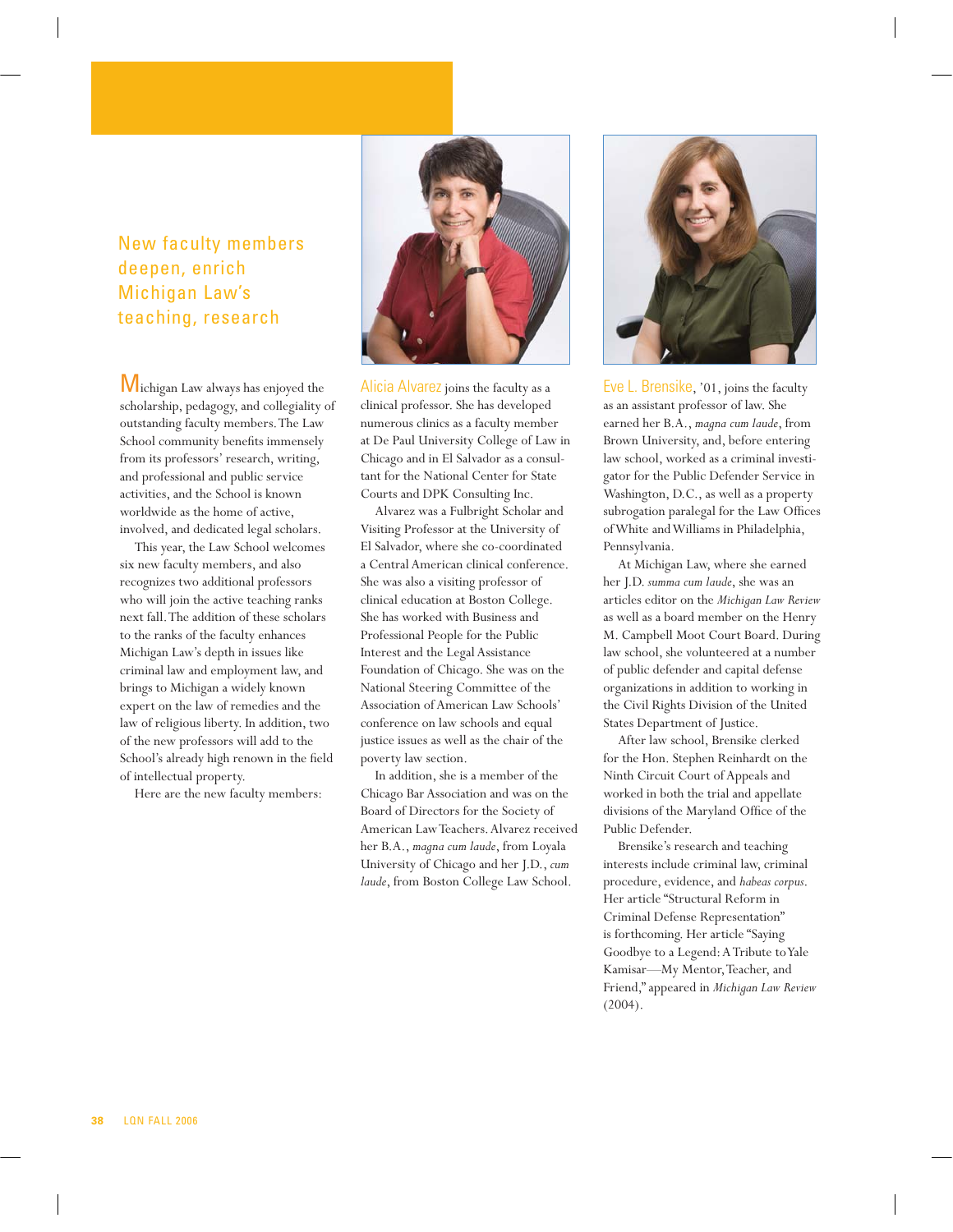

Professor of Law James R. Hines Jr. also is Walton H. Hamilton Collegiate Professor of Economics in the Department of Economics at Michigan, and serves as research director of the University of Michigan Stephen M. Ross School of Business, Office of Tax Policy Research. His area of interest is taxation.

He is a research associate of the National Bureau of Economic Research, research director of the International Tax Policy Forum, and co-editor of the American Economic Association's *Journal of Economic Perspectives*. He was previously on the faculty at Princeton and Harvard, and has held visiting appointments at Columbia, the London School of Economics, and Harvard Law School.

Hines has a B.A. and M.A. from Yale, and a Ph.D. from Harvard, all in economics. Once, long ago, he says, he was an economist in the United States Department of Commerce. His writing has been published widely, appearing in journals such as the *Survey of Current Business, Tax Review, Journal of Policy Analysis and Management, American Economic Review, Harvard Business Review, National Tax Journal, Economica*, and others.



Professor Douglas Laycock is one of the nation's leading authorities on the law of remedies and also on the law of religious liberty. He testifies frequently before Congress and has argued many cases in the courts, including the U.S. Supreme Court.

 Laycock is author of the leading casebook *Modern American Remedies*; the award-winning monograph, *The Death of the Irreparable Injury Rule*; and many articles in *Harvard Law Review*, *Columbia Law Review, Supreme Court Review*, and elsewhere.

 He is a member of the Council of the American Law Institute and an elected fellow of the American Academy of Arts & Sciences.

Laycock earned his B.A. from Michigan State University and his J.D. from the University of Chicago Law School. Prior to joining U-M Law School, he was associate dean for research and held the Alice McKean Young Regents Chair at the University of Texas Law School, Austin. Before joining UT, he was a professor of law at the University of Chicago Law School.

Laycock is the first holder of Michigan Law's newly-established Yale Kamisar Collegiate Professorship of Law. (See story on page 46.)



Jessica Litman was previously a professor of law at Wayne State University in Detroit, where she taught copyright law, Internet law, and trademarks and unfair competition.

 She was also a professor at the University of Michigan Law School from 1984-1990 and a visiting professor at New York University Law School and at American University Washington College of Law. Litman is the author of the book *Digital Copyright* (2nd Ed., Prometheus Books, 2006) and the co-author with Jane Ginsburg and Mary Lou Kevlin of the casebook *Trademarks and Unfair Competition Law* (Foundation Press, 2001). Her work also has appeared in (J.C. Ginsburg and R.C. Dreyfuss, eds.) *Intellectual Property Stories* (Foundation Press, 2006) and in many other scholarly publications.

 Litman has testified before Congress and the White House Information Infrastructure Task Force's Working Group on Intellectual Property. She is a trustee of the Copyright Society of the USA and the chair elect of the American Association of Law Schools Section on Intellectual Property. Litman serves on the advisory board for the Public Knowledge organization, is a winner of Public Knowledge's IP3 award for 2006, and has served on the National Research Council's Committee on Partnerships in Weather and Climate Services.

She also is a member of the Intellectual Property and Internet Committee of the ACLU and the advisory board of Cyberspace Law Abstracts.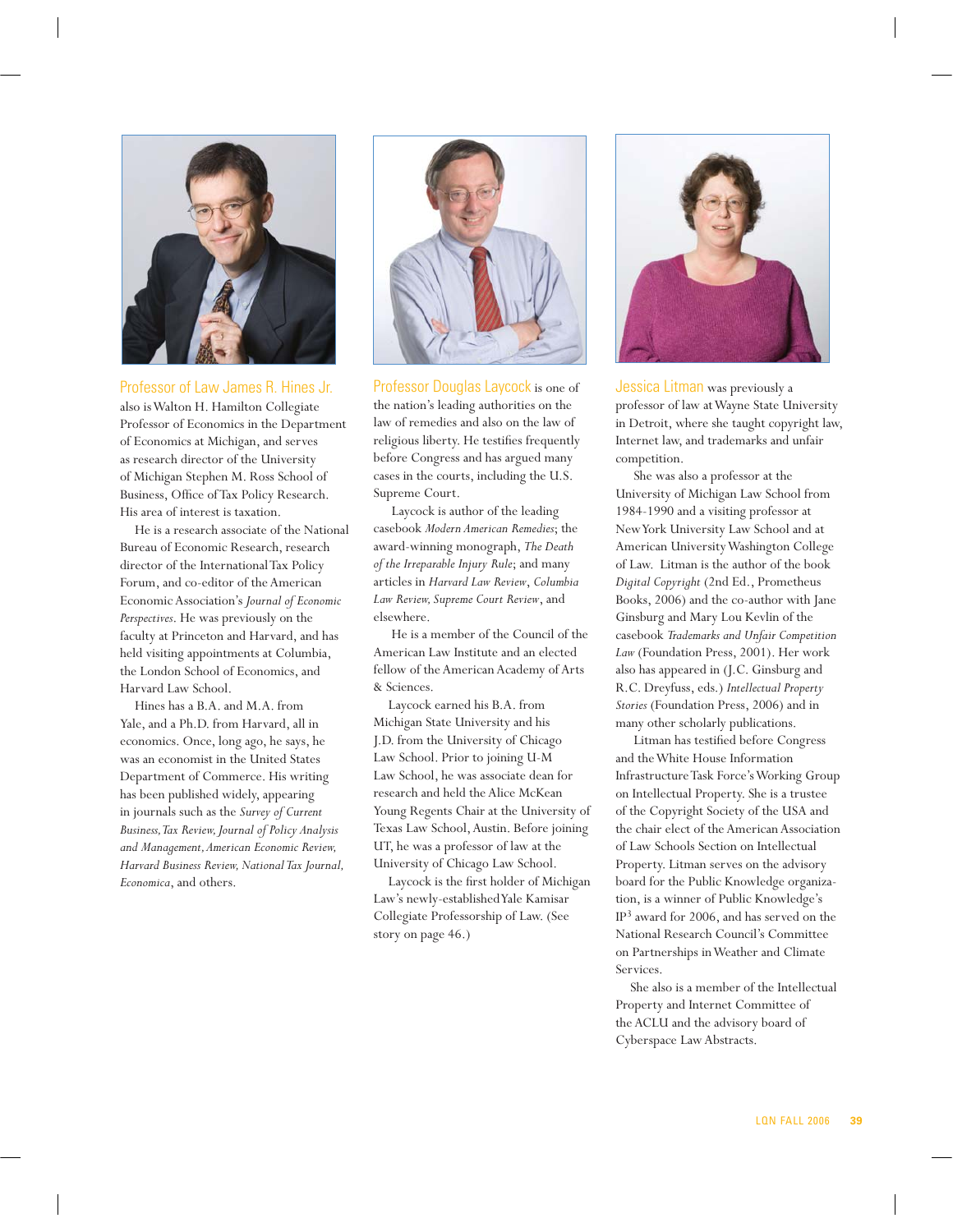

J.J. Prescott joins the Law School as an assistant professor. He received his J.D., *magna cum laude*, in 2002 from Harvard Law School, where he was the treasurer (Vol. 115) and an editor of the *Harvard Law Review.*

Prescott clerked for Judge Merrick B. Garland on the U.S. Court of Appeals for the D.C. Circuit, and he was a research fellow at Harvard Law School in 2003-04, a special guest at the Brookings Institution (Economic Studies) in Washington, D.C., in 2004- 05, and a research fellow at Georgetown University Law Center from 2004-2006.

 Prescott's research and teaching interests include criminal law, sentencing law and reform, employment law, and torts. Much of his work is empirical in focus. He has taught at Stanford University, Harvard Law School, and Harvard's Economics Department.

He was awarded a double B.A. with honors and distinction in economics and public policy from Stanford University in 1996, and is currently completing a Ph.D. in economics at the Massachusetts Institute of Technology.

Faculty designates who begin teaching in fall 2007:

Scott Hershovitz, who will join the faculty as an assistant professor, is currently a member of the appellate staff of the Civil Division of the United States Department of Justice. He graduated *summa cum laude* from the University of Georgia, with an A.B. in political science and philosophy and an M.A. in philosophy. He also holds a D.Phil. in law from the University of Oxford, where he studied as a Rhodes Scholar. He earned his J.D. at Yale Law School, where he was a senior editor of the *Yale Law Journal* and a recipient of the Felix S. Cohen prize.

After graduating from law school, Hershovitz clerked for Judge William A. Fletcher of the U.S. Court of Appeals for the Ninth Circuit. Before joining the Michigan Law faculty in September 2007, he is clerking for Justice Ruth Bader Ginsburg of the Supreme Court of the United States.

Hershovitz's primary research interests are jurisprudence, tort law, and political law. He has published articles in *Virginia Law Review, Legal Theory*, and *Oxford Journal of Legal Studies*, and is editor of *Exploring Law's Empire: The Jurisprudence of Ronald Dworkin*, being published by Oxford University Press this fall.

Margaret Jane Radin is currently the William Benjamin Scott and Luna M. Scott Professor of Law at Stanford University, and director of Stanford Law School's LL.M. Program in Law, Science and Technology. She will join the Michigan Law faculty as a professor of law.

Radin received her A.B. from Stanford, where she was elected to Phi Beta Kappa, and her J.D. from the University of Southern California, where she was elected to Order of the Coif. She also holds an honorary LL.D. from Illinois Institute of Technology/ Chicago-Kent School of Law, as well as an M.F.A. in music history from Brandeis University.

A noted property theorist, Radin is co-author of *Internet Commerce: The Emerging Legal Framework* (the first traditional-format casebook on e-commerce, published this year by Foundation Press). She also is the author of *Reinterpreting Property* (University of Chicago Press, 1993) and *Contested Commodities* (Harvard University Press, 1996).

Radin's current research involves intellectual property, information technology, electronic commerce, and the jurisprudence of cyberspace. Most recently, she has investigated the role of contract in the online world, as well as the expansion of propertization through the expedient of treating information as if it were a tangible object. As a teacher, she has pioneered courses in Legal Issues in Cyberspace, Electronic Commerce, and Intellectual Property in Cyberspace. In 2002 she founded Stanford's Center for E-Commerce. She also directs Stanford's innovative LL.M. program in Law, Science, and Technology. Professor Radin is a member of the State Bar of California.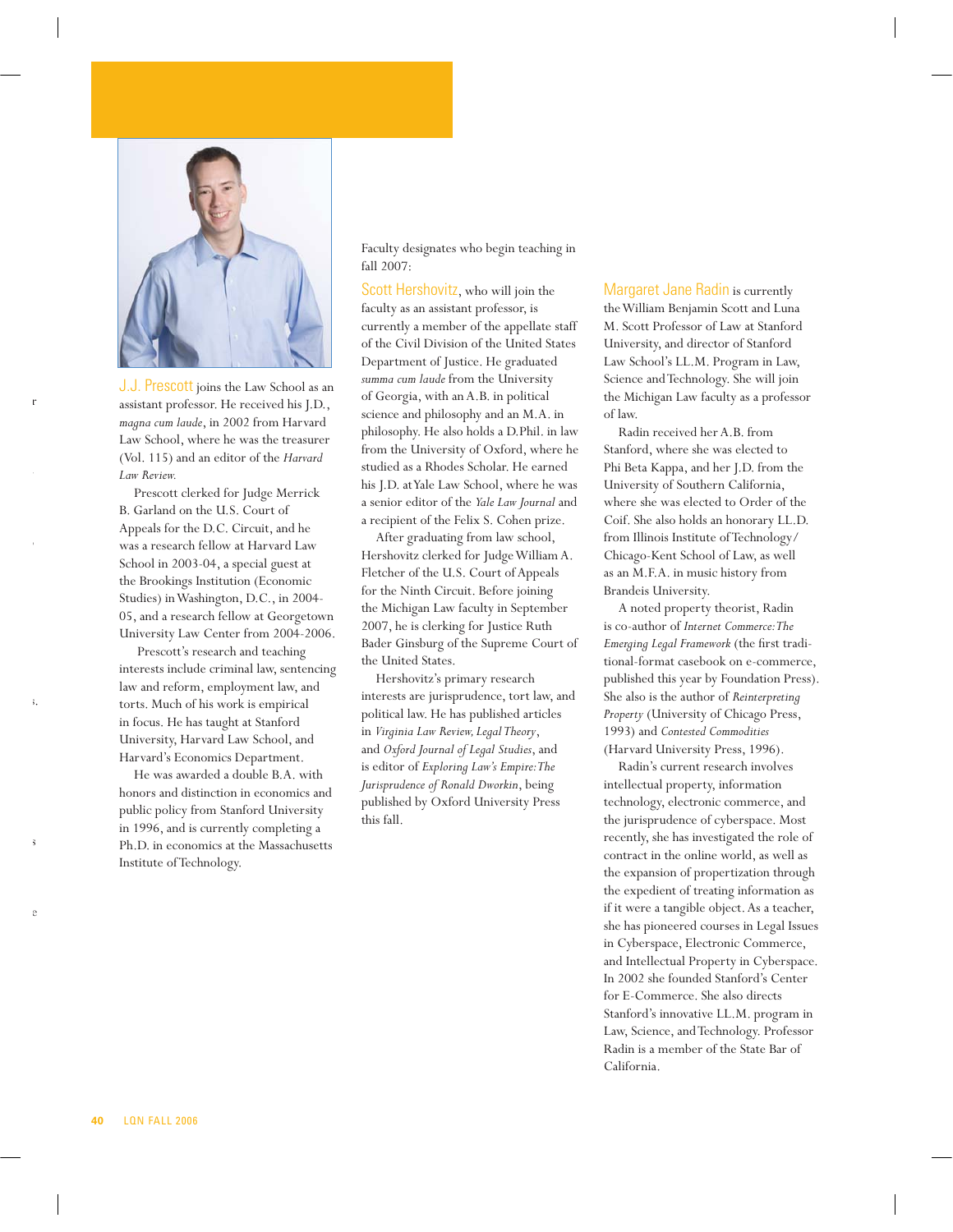## Rebecca Scott's Degrees of Freedom wins multiple honors

Professor Rebecca J. Scott, the University of Michigan's Charles Gibson Distinguished University Professor of History, has been chosen winner of the Frederick Douglass Book Prize, which is awarded for the best book on slavery or abolition.

Scott won for her book *Degrees of Freedom: Louisiana and Cuba after Slavery* (Harvard University Press, 2005). The book examines the paths to freedom taken in two sugar-producing societies, and the post-slavery orders constructed in each. It draws upon manuscript materials in archives in Louisiana and Cuba to explore both the structures of coercion that continued after slavery, and the strategies that former slaves and their allies used to challenge those structures. The prize is awarded by Yale University's Gilder Lehrman Center for the Study of Slavery, Resistance, and Abolition, sponsored by the Gilder Lehrman Institute of American History.

The other two finalists for the prize were Steven Deyle for *Carry Me Back: The Domestic Slave Trade in American Life* (Oxford University Press), and Richard Follett for *The Sugar Masters: Planters and Slaves in Louisiana's Cane World, 1820-1860* (Louisiana State University Press).

The \$25,000 annual award is the most generous history prize in the field. The prize will be presented to Scott at a dinner in New York City in February.

This year's three finalists were selected from a field of nearly 80 entries by a jury of scholars that included Mia Bay of Rutgers University, Larry E. Hudson Jr. of the University of Rochester, and Jane Landers of Vanderbilt University. The winner was selected by a review committee of representatives from the Gilder

Lehrman Center for the Study of Slavery, Resistance and Abolition, the Gilder Lehrman Institute of American History, and Yale University.

"Rebecca Scott's *Degrees of Freedom: Louisiana and Cuba after Slavery* is a worthy recipient of the Frederick Douglass Prize," said Hudson, an associate professor of history at the University of Rochester. "Its examination of the political obstacles to black freedom in post-emancipation Cuba and Louisiana provides an innovative and exciting approach to comparative history that will influence the study of the black experience for decades to come."

The Frederick Douglass Book Prize was established in 1999 to stimulate scholarship in the field of slavery and abolition by honoring outstanding books. It is named for Frederick Douglass (1818-95), a slave who escaped bondage to emerge as one of the great American abolitionists, reformers, writers, and orators of the 19th century.

*Degrees of Freedom* also won two other awards:

• The Gulf South Historical Association's annual book award, which was presented to Scott at the association's annual conference in October. The association is a consortium of Gulf Coast area schools including the University of South Alabama, the University of West Florida, Pensacola Junior College, the University of Southern Mississippi, Southeastern Louisiana University, Texas Christian University, and Texas A&M at Galveston.

• The American Studies Association's John Hope Franklin Prize, the association's highest honor, as the best book of the year in the field of American Studies.



*Rebecca J. Scott*

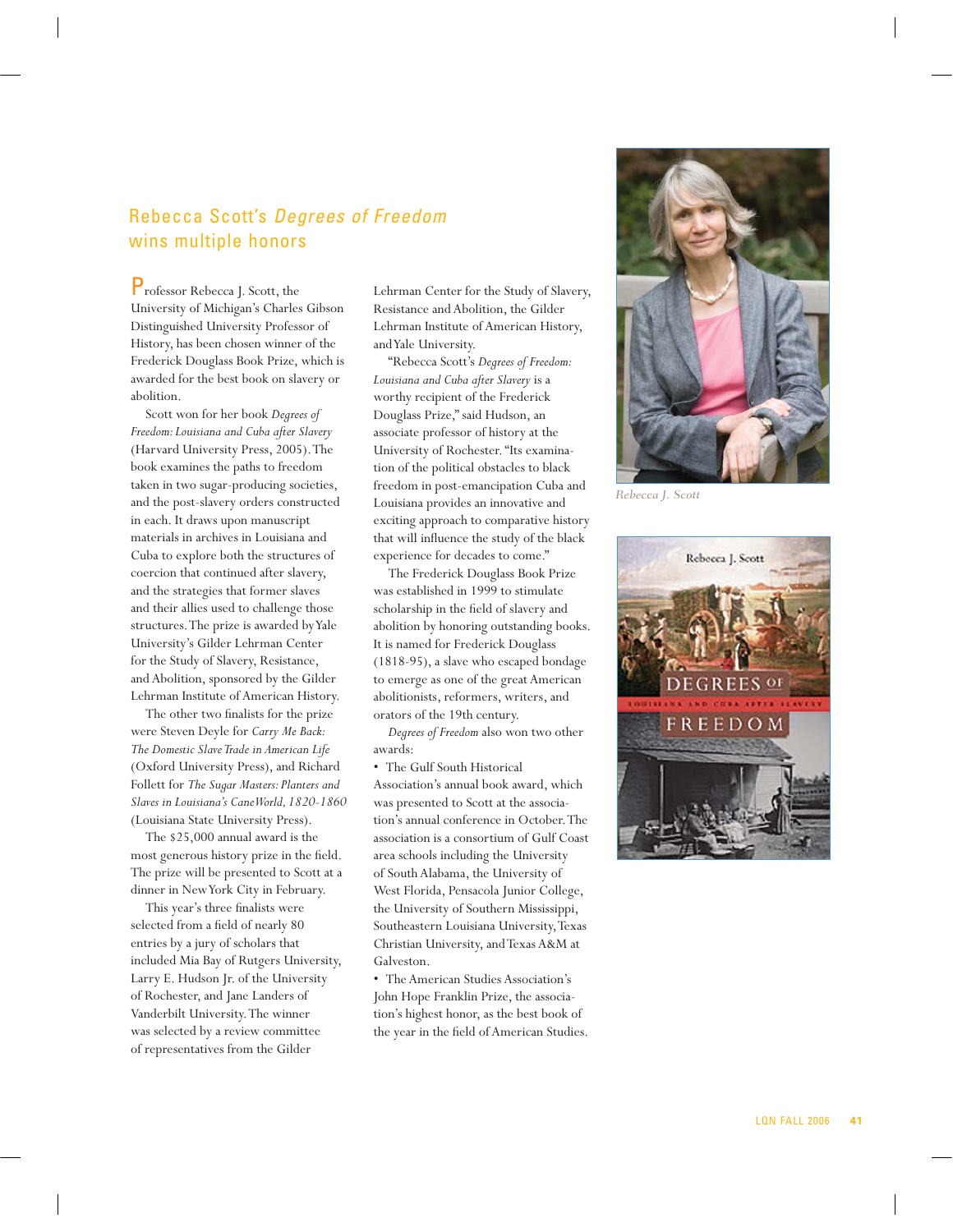### Michigan Law launches new Business Law Faculty Fellows program

We all have fond memories of going to that "favorite" professor who could help us (you fill in the blank). And in a move to help build those memories—as well as to help law students find teachers, mentors, and leaders who are experienced, highly regarded, and well connected in students' specialized fields—Michigan Law has established a third component of its successful Affiliated Faculty program.

The newest addition, the Business Law Faculty Fellows, follows the successful launch last year of Michigan Law's Public Interest/Public Service Faculty Fellows program, which in turn is similar to the School's successful Affiliated Overseas Faculty program, launched a few years ago.

Each affiliated faculty program groups together experts who "bring a breadth of practical experience to their teaching and interactions with Michigan Law students that enhance the classroom," explains Michigan Law's description of its new group of Business Law Faculty Fellows.

The four Business Law Faculty Fellows, like their Public Interest/ Public Service counterparts, are adjunct professors with extensive experience in their respective fields. They "teach courses of special interest to students planning careers in business, they offer career mentoring, organize events to increase students' understanding of career possibilities, and interact with students in smaller settings designed to encourage conversations about business career paths and provide an expanded network of contacts for students interested in pursuing careers in business," the Law School explains of the program.

All four Business Law Faculty Fellows are Law School graduates, which gives

them a special insight into the lives and career questions of their students. The fellows are:

Barry A. Adelman, '69, a senior partner at Friedman Kaplan Seiler & Adelman LLP in New York City.

Adelman works with domestic and international clients in activities including mergers and acquisitions; public and private issuances of equity and debt securities; formation and structuring of domestic and international



*Barry A. Adelman, '69*

corporations, partnerships, limited liability companies, and joint ventures; project financings; secured loan transactions; agreements for the acquisition, construction, and maintenance of communications systems, including vendor financing of such systems; and other commercial transactions.

He also represents and advises individuals and families on business and financial transactions and personal matters.

Adelman teaches courses like Anatomy of a Deal and Seminar Supplement.

### Timothy L. Dickinson, '79, a partner in the Washington, D.C., office of Paul, Hastings, Janofsky & Walker LLP, devotes his practice primarily to international commercial matters, including all aspects of political risk insurance, counseling on the Foreign Corrupt Practices Act and U.S. export law, economic sanctions, and International Traffic in Arms Regulations (including enforcement actions), as well as assisting with commercial transactions involving joint ventures and the establishment of operations for U.S. companies overseas. He works closely with U.S. defense industry companies on issues relating to overseas sales and represents political risk insurance entities dealing with coverage issues, dispute arbitration, and recovery activities. He has worked on major infrastruc-



*Timothy L. Dickinson, '79*

ture projects in the Middle East and Asia and has represented foreign governments in matters of public international law, including treaty rights, expropriation, and sovereign immunity.

Dickinson has been involved in many technical legal assistance projects: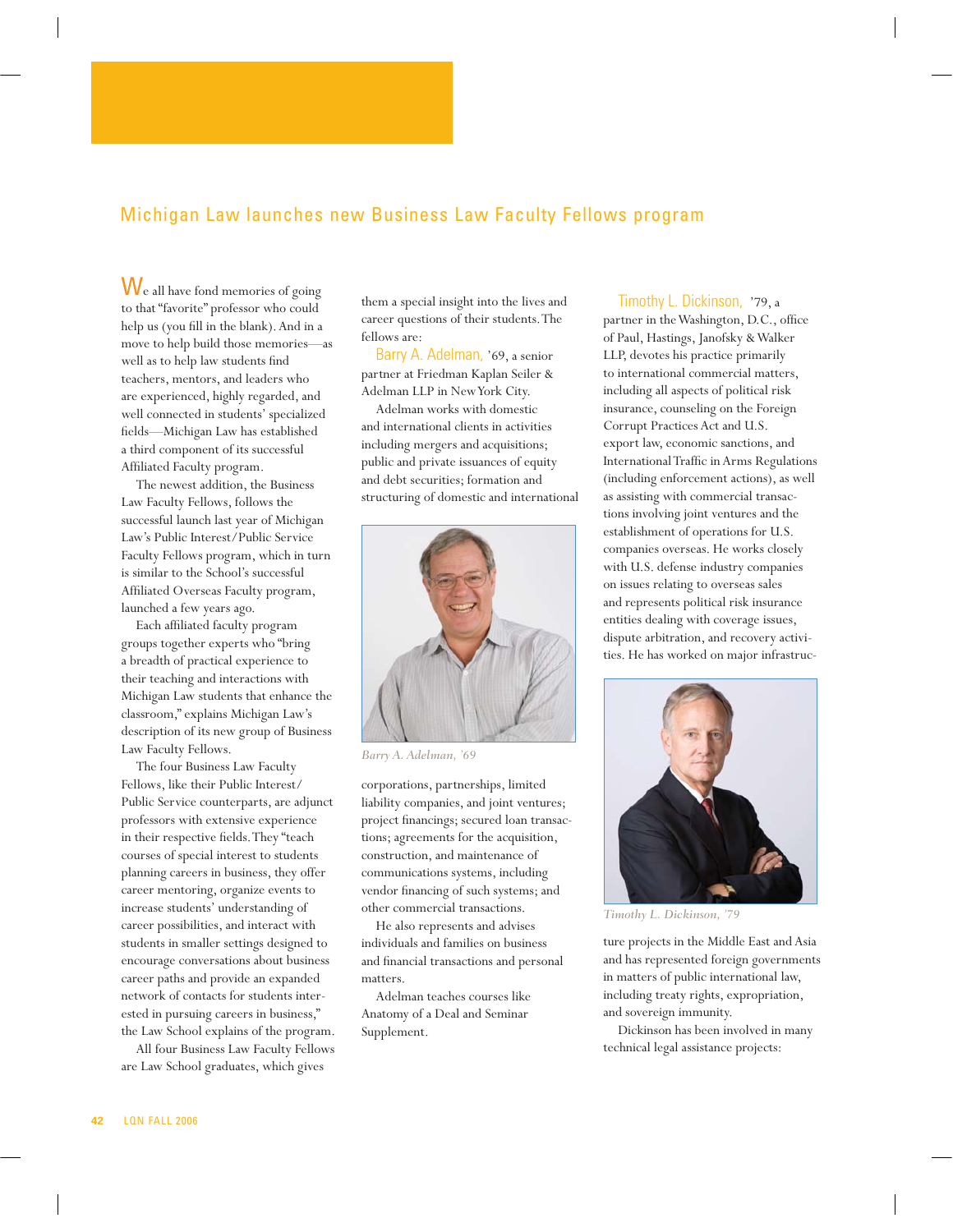Through the International Human Rights Law Group he participated in development and implementation of the election process in Bulgaria in 1990; he and then-ABA Executive Director Robert Stein were the first official ABA delegation to visit Vietnam and work with the Vietnam Lawyers Association; while chair of the ABA's Section of International Law and Practice, Dicksonson and then-ABA President Jerome Shestak led an ABA delegation to the People's Republic of China whose visit eventually led to conclusion of a Memorandum of Understanding between the ABA and the All China Lawyers Association; and from 1993-98 Dickinson was extensively involved in the ABA's programs in Cambodia relating to assistance to Parliament, the Ministries of Justice and Commerce, and the Cambodian Bar Association. He continues to be involved with programs in ASEAN (Association of Southeast Asian Nations) countries.

In addition to his B.A. and J.D., Dickinson holds the LL.M., earned as a Jervey Fellow at Columbia University; he also has studied at the Hague Academy of International Law in The Netherlands and L'Université d'Aix-Marseille in France and has externed in the Office of the Legal Adviser of the U.S. Department of State. He has worked in the Legal Service of the Commission of the European Communities in Brussels and practiced for 15 years with Gibson, Dunn & Crutcher in Washington, D.C. He was partner-in-charge of Gibson, Dunn & Crutcher's Brussels office from 1990-92. He was an adjunct professor at Georgetown University Law Center from 1983-93.

At Michigan Law, Dickinson teaches Transnational Law and International Commercial Transaction, and serves on

the board of the Center for International and Comparative Law. He has chaired the ABA's Committees on European Law and Foreign Claims and its Section of International Law and Practice, has served on the Executive Council of the International Law Institute and the ABA's Asia Law Initiative Council, and chairs the ABA's worldwide technical legal assistance activities with the United Nations Development Program.

Karl E. Lutz, '75, was formerly a senior partner with Kirkland & Ellis in Chicago, but now focuses on teaching, other outside interests, and his role as a Business Law Faculty Fellow.



*Karl E. Lutz, '75*

At Kirkland & Ellis, Lutz practiced corporate law, specializing in private equity, venture capital, leveraged buyouts, mergers and acquisitions, debt and equity financings, and board representations. He also served on Kirkland & Ellis' senior committee for several years.

Lutz has lectured at numerous graduate law and business schools, and has served as general counsel of a public company. At Michigan Law, he has taught courses in business transactions, private equity and entrepreneurial transactions,

law firms and legal careers, and professional responsibility.

Dennis Ross, '78, has enjoyed a career rich in diversity: He has worked in government, academia, private firm practice, and the corporate sector. He began his practice with Davis Polk & Wardwell in New York City, then joined the Michigan Law School faculty in 1982.



*Dennis Ross, '78*

From 1984-89, he held a variety of positions in the Tax Policy Office of the U.S. Treasury Department, including tax legislative counsel and later acting assistant secretary.

Ross returned to Davis Polk in 1989 as a partner in the firm's tax department. In 1995, he joined the Ford Motor Company as chief tax officer, and in 2000 became Ford's general counsel. He retired from Ford last year, but retains a consulting relationship with the company.

Ross's teaching interests include a variety of tax and business courses.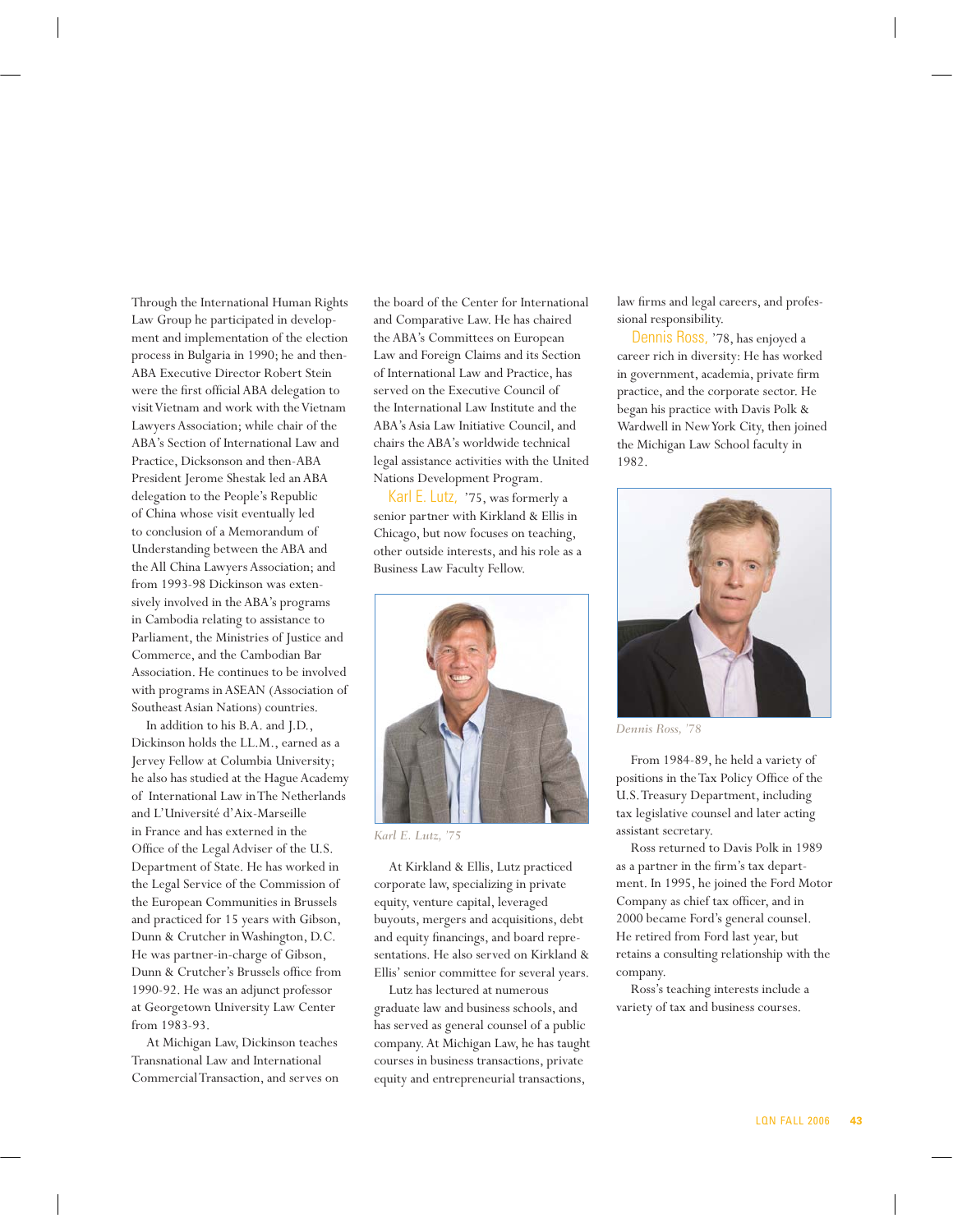

*Leonard M. Niehoff, '84*

# Michigan Law's Niehoff, '84, cited in ruling against warrantless surveillance

A U.S. District Court judge cited a Michigan Law teacher in the decision she handed down last summer declaring the National Security Agency's warrantless Terrorist Surveillance Program (TSP) unconstitutional because it violates the First and Fourth Amendments.

In her written decision last August, District Judge Anna Diggs Taylor cited an affidavit submitted by Leonard M. Niehoff, '84, an adjunct faculty member who teaches ethics, mass media law, and evidence. Niehoff is a shareholder in the Ann Arbor office of Butzel Long.

Taylor cited Niehoff's affidavit more than once, noting at one point that "the ability to communicate confidentially is an indispensable part of the attorneyclient relationship. As University of Michigan legal ethics professor Leonard Niehoff explains, attorney-client confidentiality is 'central to the functioning of the attorney-client relationship and to effective representation.' He further

explains that defendants 'TSP'creates an overwhelming, if not insurmountable obstacle to effective and ethical representation' and that although plaintiffs are resorting to other 'inefficient' means for gathering information, the TSP continues to cause 'substantial and ongoing harm to the attorney-client relationships and legal representations.' He explains that the increased risk that privileged communications will be intercepted forces attorneys to cease telephonic and electronic communications with clients to fulfill their ethical responsibilities."

The suit was brought by the national and Michigan organizations of the American Civil Liberties Union and the Council on American Islamic Relations, the National Association of Criminal Defense Lawyers, and others seeking an injunction against the federal government's operation of the TSP.

"This is a challenge to the legality of a secret program undisputedly inaugurated by the National Security Agency at least by 2002 and continuing today, which intercepts without benefit of warrant or other judicial approval, prior or subsequent, the international telephone and internet communications of numerous persons and organizations within this country," Diggs Taylor explained of the plaintiffs' charge.

 "The permanent injunction of the TSP requested by plaintiffs is granted inasmuch as each of the factors required to be met to sustain such an injunction have undisputedly been met," she wrote in her decision. "The irreparable injury necessary to warrant injunctive relief is clear, as the First and Fourth Amendment rights of plaintiffs are violated by the TSP."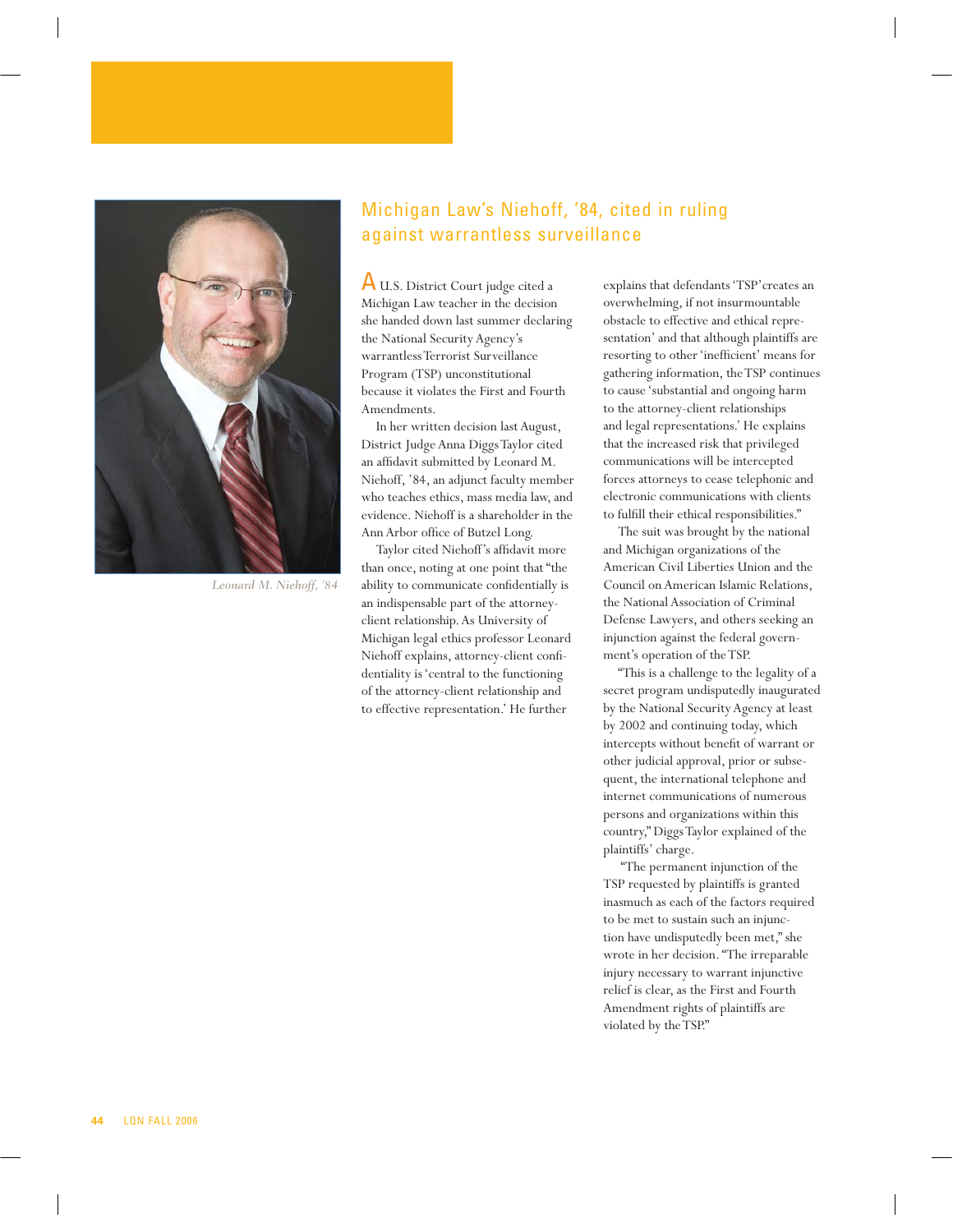# Miller will visit St. Andrews as Carnegie Centenary Professor

William Ian Miller, the Thomas G. Long Professor of Law, has been named a Carnegie Centenary Professor at St. Andrews University in Scotland and will be in residence there from January-June as a visiting professor.

"A pleasant surprise, to say the least, and I even hate golf," Miller said.

Miller, a member of the Michigan Law faculty since 1984, is a scholar of the Icelandic sagas, emotions (the Association of American Publishers named his book *The Anatomy of Disgust* [Harvard University Press] the best book of 1997 in anthropology/sociology), and the law of the talion, the ancient code that calls for "an eye for an eye" and punishment that equals the crime. Miller's most recent book, *Eye for an Eye* (Cambridge University Press, 2006), is a meditation on the evolution of the code of revenge and the law of the talion and their continuing roles in contemporary life and law.

The Carnegie Trust for the Universities of Scotland established the Carnegie Centenary Professorships in 2001 to mark the centenary of the trust. Nineteenth century business magnate Andrew Carnegie, who was born in Scotland, established the trust in 1901 with a gift of \$10 million, a figure that was several times the total of the assistance the government then provided to the four ancient Scottish universities. The trust now supports 13 Scottish universities.

The Centenary Professorships' Web page says the program chooses scholars "of the highest academic standing who will contribute to academic/scientific developments in the Scottish universities in their particular fields, whether

in teaching or research or in both, in emerging as well as established disciplines or in interdisciplinary field.

"Such senior scholars of high distinction, by their very presence, will confer benefits on the Scottish universities."

 Founded in 1413, the University of St. Andrews is Scotland's oldest university and the third oldest in the English-speaking world. It has a total of about 7,000 undergraduate and graduate students.



*Thomas G. Long Professor of Law William I. Miller*

#### *"White" cont'd from pg. 37*

purposes has shaped Christian experience in Latin America to the present day," Notre Dame Professor in Arts and Letters Sabine MacCormack begins her chapter "A House of Many Mansions."

• Ebrahim Moosa, an associate professor of Islamic studies at Duke University, opens his essay "The Unbearable Intimacy of Language and Thought in Islam", with these words: "Public discussions about Islam are often reductive, hiding more than they are supposed to reveal. Talk about 'Islamic fundamentalism' might give comfort to those who like to talk in ideological keystrokes, but it remains a problematic category precisely because it also carries an unusual and complex political freight."

Others in the book frame their chapters from the perspectives of philosophy, classics, medieval studies, anthropology, economics, political science, art history, and other disciplines.

"Each of the authors had his or her own way of talking about religions, and the merit of this collection lies in large part in the diversity of approach—of discipline and background, age and nationality, religious outlook and intellectual commitment—reflected here," White tells readers. "Yet perhaps there is something of an answer to our question that can be found in this collections of essays, for we found that we talked together much better—more fully, more deeply, more intelligently—than any of us did alone."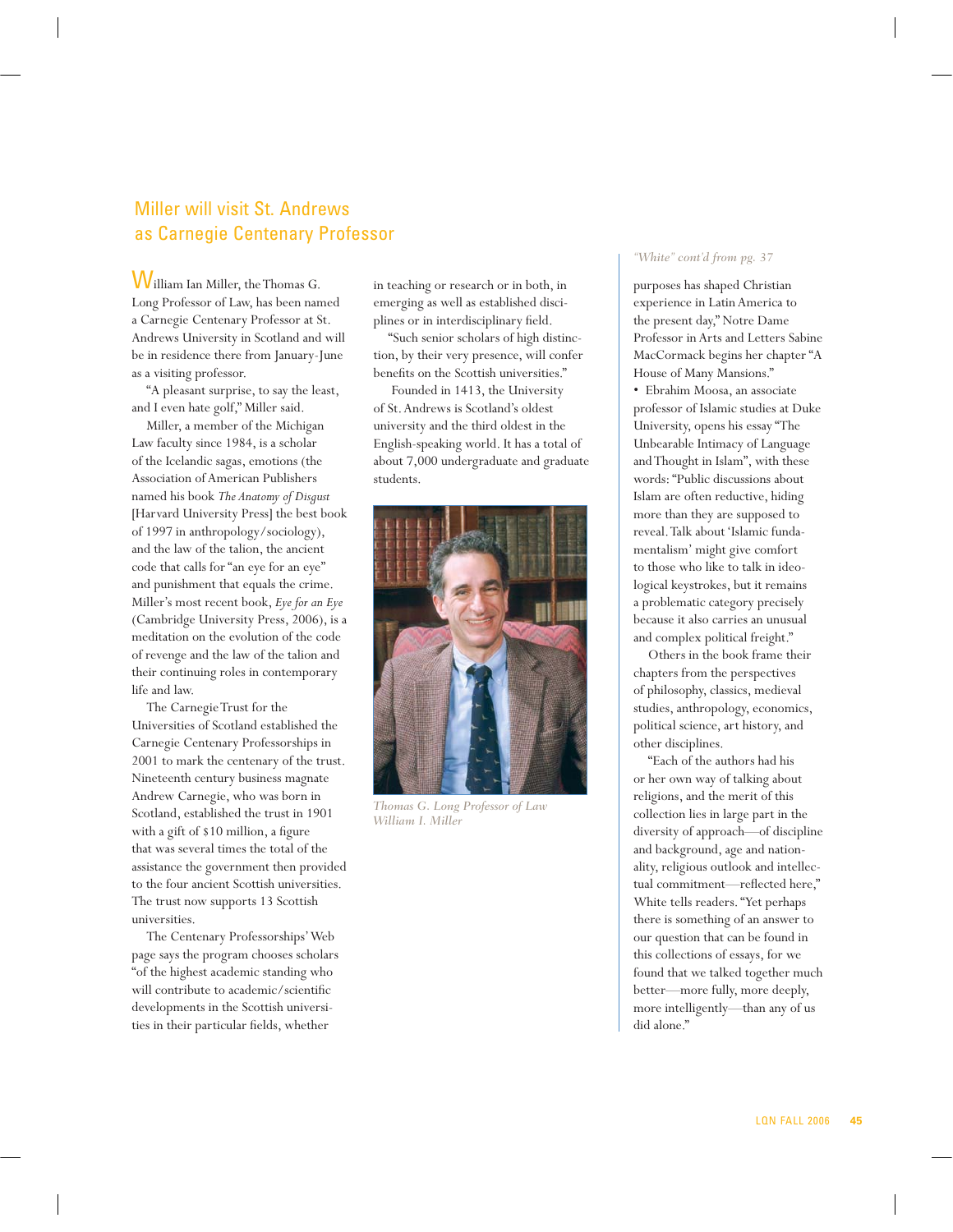## An evening of recognition and collegiality

It's a very welcome occasion when faculty members can come together to celebrate each other in the kind of atmosphere of collegiality and easygoing dinnertime conversation that accompanied Michigan Law's Faculty Recognition Dinner in October.

As Dean Evan H. Caminker noted in his welcoming remarks, the opportunity to enjoy such an evening comes too seldom amid the hectic daily schedules of teaching, research, counseling, mentoring, and other activities that fill faculty members' daily lives.

The Recognition Dinner evening included a formal program that gave participants the opportunity to celebrate the career of a long-time faculty member, savor the creation of a professorship in honor of a recently retired professor, thank a departing associate dean and welcome his replacement, and to enjoy the naming of two faculty members to endowed professorships:

### Professor Emeritus Layman E. Allen

Professor Emeritus Layman E. Allen, who took emeritus status last spring, drew praise for his cutting edge work in using mathematical logic as an analytical tool in law, employing computers in legal research, and developing now widely popular games of logic and mathematics. His most recent work involves ferreting out unintended ambiguities in legal statutes and the game that grew out of his research, The Legal Argument Game of Legal Relations.

"It has been a great pleasure to come to know you as a friend and colleague," Caminker told Allen.

 The inventor of widely used games such as WFF 'N PROOF and EQUATIONS, Allen joined the Michigan Law faculty in 1966. "I had the good fortune in my first year on the faculty to vote for the addition of Layman Allen to the faculty," recalled former dean and Professor Emeritus Theodore St. Antoine, '54. St. Antoine drew appreciative laughter when he explained that Allen was on Yale's faculty at the time but found the New Haven law school a bit too practical for his tastes.

Allen has no pretensions, is "the genuine article" and is "the most 24-carat member of our profession I have ever encountered," St. Antoine said.

Ralph W. Aigler Professor of Law Richard D. Friedman proudly related his daughter's award-winning participation in high school state championships using Allen's games—he held up one of his daughter's trophies as evidence—and could have doubled as a standup comic as he described his own struggle to read the 60-page instruction manual for Allen's game.

#### Professor Steven J. Croley

Professor Steven J. Croley, who this fall completed three years as associate dean for academic affairs, was praised for his dedication and efficiency and his launch of new initiatives like the highly successful Public Interest/Public Service Faculty Fellows (PIPS) program, which designates a number of adjunct professors with extensive public interest experience for special roles as teachers and mentors.

"I was greatly appreciative when three years ago he expressed his interest in working with me as a team," recalled Caminker, who then was the incoming dean.

Croley's successor, Professor **Kyle D. Logue**, noted that he and Croley were

a year apart at Yale Law School and have become close friends since both came to Michigan Law 13 years ago. Logue said Croley's accomplishments are many and varied—from prodigious scholar to marathon runner—but he would focus on "two big things that he did that really made a mark on this institution": 1. Coping with recent budget constraints by enlisting faculty members to teach more courses and/or courses they perhaps had not taught in some time; and 2. "Helping to put the U-M Law School on the map as a place that teaches and takes seriously its public service," by establishing the "extraordinarily successful" PIPS program and "also finding a way to combine his own career with pro bono work." Croley is using his current sabbatical to work as a volunteer U.S. attorney in Detroit.

### Yale Kamisar Collegiate Professor of Law Douglas Laycock

Professor Douglas Laycock, a renowned scholar of the law of remedies and the law of religious liberty who joined Michigan Law's faculty this fall, was named to the newly-created Yale Kamisar Collegiate Professorship of Law, named for the recently retired professor.

Professor Don Herzog explained that Laycock is a prolific writer who is widely recognized for his scholarship and intellectual energy. "You name it, and I think he's done it," Herzog said of Laycock's work.

"Everyone has his own Yale Kamisar story," Caminker noted. Indeed, Kamisar himself came to the podium to "set straight" the frequently told tale of how he threw a book at a student and broke the student's glasses. Yes, he said, he did throw the book—underhand, he stressed, underhand—but it was part of demonstrating a legal point. And, yes, he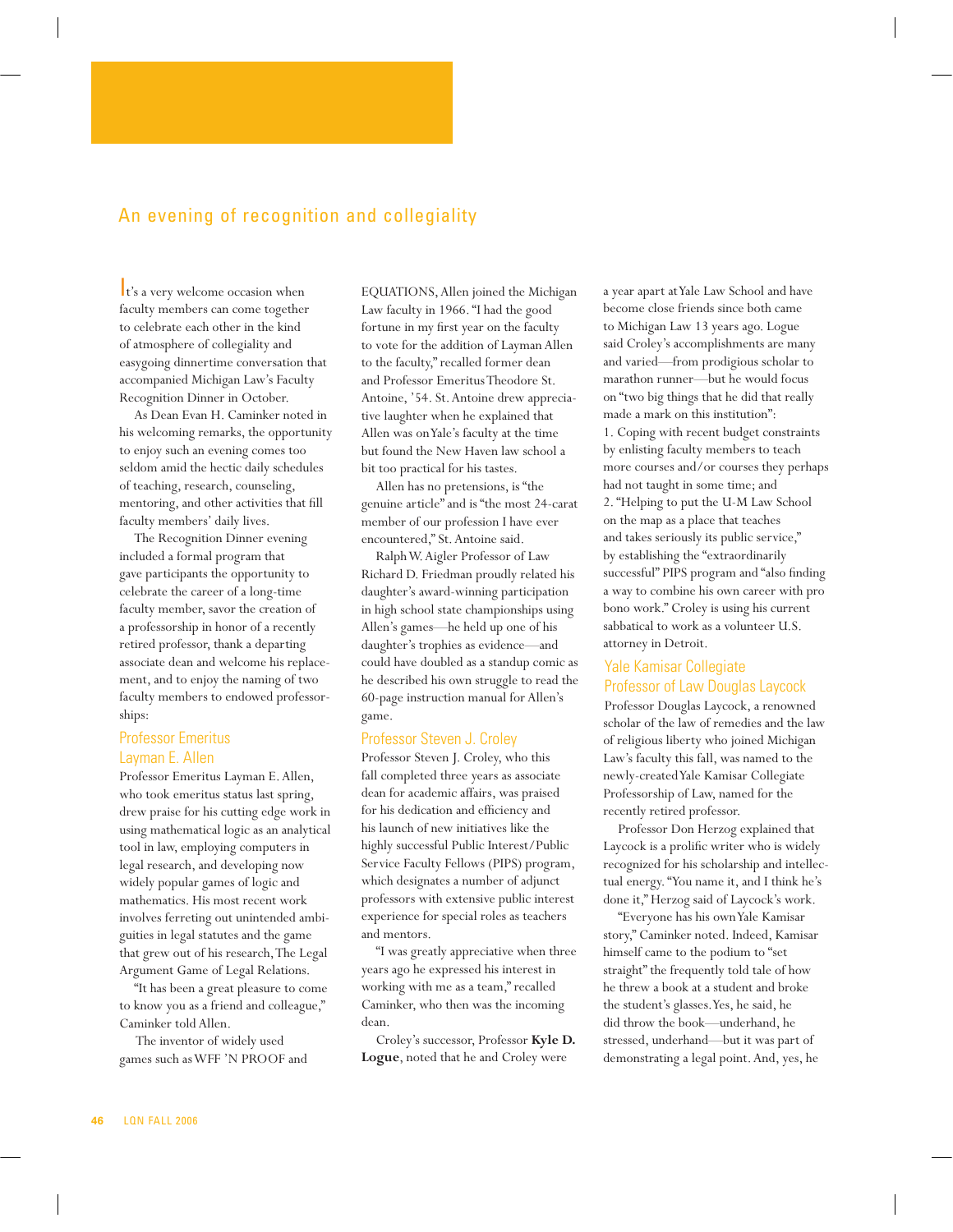confessed, he did break the student's glasses. But the student was not wearing them at the time; they were on the desk. And yes, he said, he did pay to replace them for the uninjured student.

### Kirkland & Ellis Professor of Law Omri Ben-Shahar

### Wade H. McCree Collegiate Professor of Law Kyle D. Logue

 Two professors also were named to endowed professorships: Omri Ben-Shahar as Kirkland & Ellis Professor of Law and Logue as Wade H. McCree Collegiate Professor of Law. A specialist in law and economics, Ben-Shahar joined Michigan Law eight years ago and is director of the Law School's John M. Olin Center for Law and Economics.

Caminker noted that the Kirkland & Ellis chair, established at Michigan Law in 1993 with gifts from the firm, William R. Jentes, '56, and Karl E. Lutz, '75, is one of four at U.S. law schools named for the Chicago-based firm, considered one of the best in the nation.

The McCree chair was created in 1988 to honor the one-time Sixth Circuit Court of Appeals judge, U.S. solicitor general, and Law School faculty member. McCree died in 1987. His widow Dores, who retired from the Law School in 1996, daughter Kathleen McCree Lewis, '73, and grandson Aaron McCree Lewis '05, attended the dinner program.



*Top: Professor Emeritus Layman E. Allen's exuberant expression says it all as he displays one of his gifts from the Law School.*



*Above: Yale Kamisar Collegiate Professor of Law Douglas Laycock, left, is shown with Kamisar, the Clarence Darrow Distinguished University Professor of Law Emeritus, the longtime faculty member whom the professorship honors.*



*Above: Professor Steven P. Croley shows the multiimage frame of Law School images he received in recognition of his three-year service as associate dean for academic affairs.* 





*Above: Omri Ben-Shahar (at left) and Kyle D. Logue have been named Kirkland & Ellis Professor of Law and Wade H. McCree Jr. Collegiate Professor of Law respectively. Logue also is Michigan Law's new associate dean for academic affairs.*

*Left: Logue spends a moment with Dores McCree at the Faculty Recognition Dinner. His professorship honors McCree's late husband.*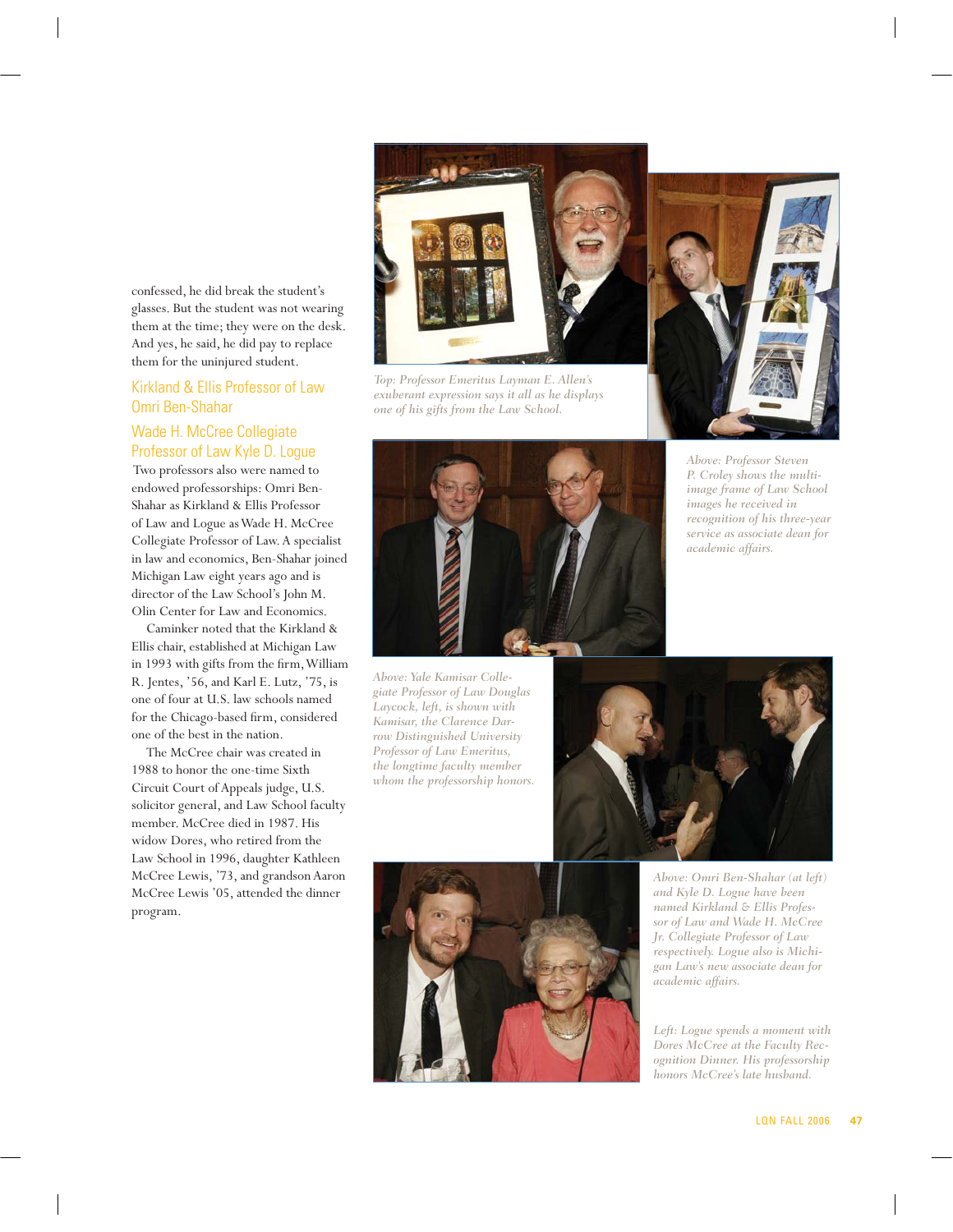## ACTIVITIES

Irwin I. Cohn Professor of Law **Reuven Avi-Yonah** hosted and delivered a paper for the inaugural conference of the OECD/INTR (Organization for Economic and Commercial Development/International Network for Tax Research) on "Taxation and Development," which drew more than 50 participants from around the world. During the summer he testified before the U.S. Senate Permanent Subcommittee on investigations of offshore tax shelters; participated in a steering group meeting to prepare for the OECD/INTR conference held at Michigan Law this fall, and taught a course on OECD model tax treaty at Di Tella University in Buenos Aires. Last May, he organized a conference on U.S. and Chinese approaches to transfer pricing at Peking University in Beijing, and delivered a paper at the conference on the evolution of U.S. transfer pricing through 2006.

Professor of Law **Michael S. Barr** has been appointed co-chair of the Equal Access to Justice Committee, Section of Individual Rights and Responsibilities, of the American Bar Association. Barr presented his paper "Transforming the Financial Services Market for Low- and Moderate-Income Households" at the Center for American Progress in Washington, D.C., in July. This fall he spoke about his empirical research in Detroit on household financial services at the Harvard Business School-FDIC forum on consumer finance and at the Harvard University Joint Center for Housing Studies, as well as at the University of Texas Law School.

**Omri Ben-Shahar**, newly named Kirkland and Ellis Professor of Law,

presented his new study "A Bargaining Power Theory of Gap-Fillers" to faculty seminars at Cornell, Duke, and New York universities earlier this year. He has been a visiting faculty member at the New York University School of Law and the University of Chicago Law School during this fall term. Ben-Shahar is the director of Michigan Law's Olin Center for Law and Economics.

Frank Murphy Distinguished University Professor of Law and Psychology **Phoebe C. Ellsworth** presented a paper on confirmation bias in criminal investigations in October at the First Annual Conference on Empirical Legal Studies at Austin, Texas, and a paper on courts' responses to empirical data on the death penalty at a meeting of the Society for Experimental Social Psychology in Philadelphia. She was a panelist to discuss the relation between cognition and emotion at a program of the International Society for Research on Emotion in Atlanta in August, and in July presented a paper on contextual influences on the interpretation of facial expression in Japan and America at the International Association for Cultural Psychology in Spetses, Greece.

Assistant Professor of Law **Nicholas C. Howson** gave a speech entitled "China and Rule of Law" at the Woodrow Wilson Center for International Scholars in Washington, D.C., last fall. In October of last year, he presented "China's Acquisitions Abroad—Global Ambitions, Domestic Effects" at the Law School's International Law Workshop (expanded text published in *Law Quadrangle Notes*, 48.3, Winter/Spring 2006), and shortly thereafter the

inaugural lecture at Western Michigan University's "Global Business Lecture Series" on China's reforming capital markets. In January, he was a featured speaker at the Columbia Law School's conference "China's Emerging Financial Markets: Opportunities and Obstacles" in New York City, addressing the role of foreign financial institutions in the transformation of China's banking sector (a presentation he reprised shortly afterwards at the 16th Annual Asian Business Conference at the University of Michigan's Stephen M. Ross School of Business). In February, he gave a paper on the private right of action in securities disclosure cases in China at the Eurasia Group in New York City, which paper he continued to develop in presentations before the Michigan Law School Governance Workshop, directed by Professors **Sallyanne Payton** and **Jill Horwitz** (March) and a more extended lecture before the University of Michigan Center for Chinese Studies (April). Also in March, he gave a faculty presentation at the Law School entitled "China's Hong Kong—'Democratization' of Legislative and Executive Elections Under the SAR's Quasi-Constitution". At the end of April, Professor Howson was in New Haven at the Yale University School of Management China Conference to present his draft chapter on the Chinese legal profession, which is being published in book form by the Yale University Press this fall. After the end of term at Michigan, Professor Howson taught the first half of a U.S. Securities Regulation course with Professor **Vikramaditya S. Khanna** in Beijing, China, under the Michigan-Tsinghua Teaching Exchange Program directed by Professor **Reuven**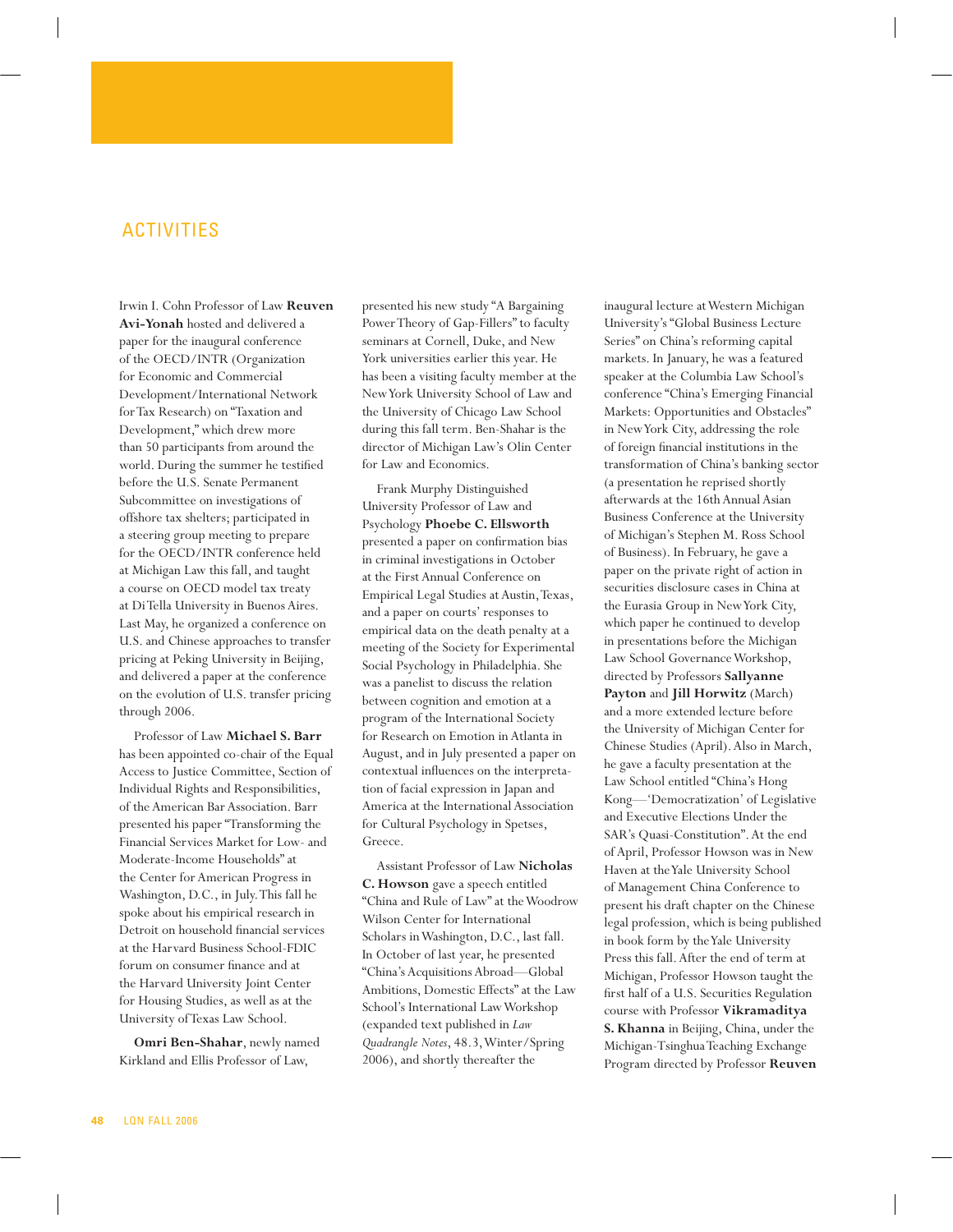**Avi-Yonah**. While in China, Professors Howson and Khanna also gave lectures at the China Securities Regulatory Commission in Beijing and the Shanghai Stock Exchange in Pudong, Shanghai, on the regulation of securities offerings and market supervision generally. In addition, Professors Howson and Khanna gave a jointly written paper entitled "The Development of Modern Corporate Governance in China and India" at the 3rd Annual Asian Law Institute (ASLI) Conference "The Development of Law in Asia: Convergence versus Divergence" in Shanghai on May 27. In July, Howson submitted written testimony to the U.S. Congress on China's compliance with its WTO commitments in the securities and fund industry sectors (his personal testimony being postponed at the last minute because of a Joint Session of Congress called to hear the Iraqi Premier). For a three-year term commencing with the 2006-7 academic term, Howson was elected to the Executive Committee of the Michigan Center for Chinese Studies. At the end of September, he participated in an author's workshop in Tokyo, Japan, presenting his chapter on Chinese corporate law in the forthcoming volume (Hideki Kanda, Kon Sik Kim, and Curtis J. Milhaupt, Eds.) *A Decade After Crisis: Transforming Corporate Governance in Asia* (Routeledge, 2007) sponsored by the University of Tokyo's Center of Excellence on Soft Law, Seoul National University Center on Financial Law, and the Columbia Law School Center for Japanese Legal Studies. In mid-October, he gave a paper on the application of corporate fiduciary duties principles by the PRC courts at the Tsinghua University Commercial Law Forum's 6th International

Symposium on Commercial Law in Beijing, China. In mid-September, he was at Yale Law School to present his paper on new Article 148 of China's 2005 Company Law.

In October, Clarence Darrow Distinguished University Professor of Law Emeritus **Yale Kamisar** delivered a paper on *Miranda v. Arizona* (1966) at the Ohio State University Moritz School of Law; he also delivered the keynote address at a University of Colorado Law School conference on criminal procedure. In September, in commemoration of the 40th anniversary of the *Miranda* decision, Kamisar played Ernesto Miranda's attorney in Chapman University School of Law's re-enactment of the *Miranda* oral argument before the U.S. Supreme Court.

Professor of Law **Ellen D. Katz**  served as commentator for the *Houston Law Review*'s Frankel Memorial Lecture in November. In September, she spoke on "Reviving the Right to Vote in the Roberts Court" at the symposium Election Law and the Roberts Court at the Moritz College of Law, the Ohio State University, in Columbus, and discussed "Not like the South: Regional Variation and Political Participation Through the Lens of Section" at a faculty workshop at Notre Dame School of Law. Last spring she spoke on "Cows, Crops, Courts, and Voters: Closing Georgia's Range," as part of the Elizabeth Battell Clarke Legal History Program at Boston University; and delivered comment on the session "Law and the Meaning of Freedom" as part of the colloquium Slavery and Freedom in the Atlantic World: Statutes, Science, and the Seas, sponsored by

the Institute for the Humanities at the University of Michigan. Early this year she was a roundtable participant for the program Protecting Democracy: Using Research to Inform the Voting Rights Reauthorization Debate at the Earl Warren Institute for Race, Ethnicity, and Diversity at the University of California's Washington Center.

**Douglas Laycock**, who joined the Michigan Law faculty this fall, also was named to the newly created Yale Kamisar Collegiate Professorship in Law. (See stories on page 38 and page 46.) Laycock delivered the keynote address, "The Supreme Court and Religious Liberty," at the conference Walls of Fear, Bridges of Hope: Religious Freedom in America, sponsored by The Interfaith Alliance and the Interfaith Social Section Task Force of Temple Beth Emeth and St. Clare of Assisi Episcopal Church in Ann Arbor in October. He also discussed "The Supreme Court and Religious Liberty" in talks to the Ann Arbor Kiwanis Club and reunioning Law School graduates in October, as well as took part in meetings of the Council of the American Law Institute in New York City and of the Advisors to the Restatement (Third) of Restitution and Unjust Enrichment in Philadelphia. In September, he spoke on "Government Money, Government Speech, and the Establishment Clause in the Supreme Court" at the conference From the State House to the Schoolhouse: Religious Expression in the Public Sphere, sponsored by the Program on Law and State Government at the Indiana University School of Law in Indianapolis. In July he spoke on "The Federal Law of Sovereign Immunity" at the Continuing Legal Education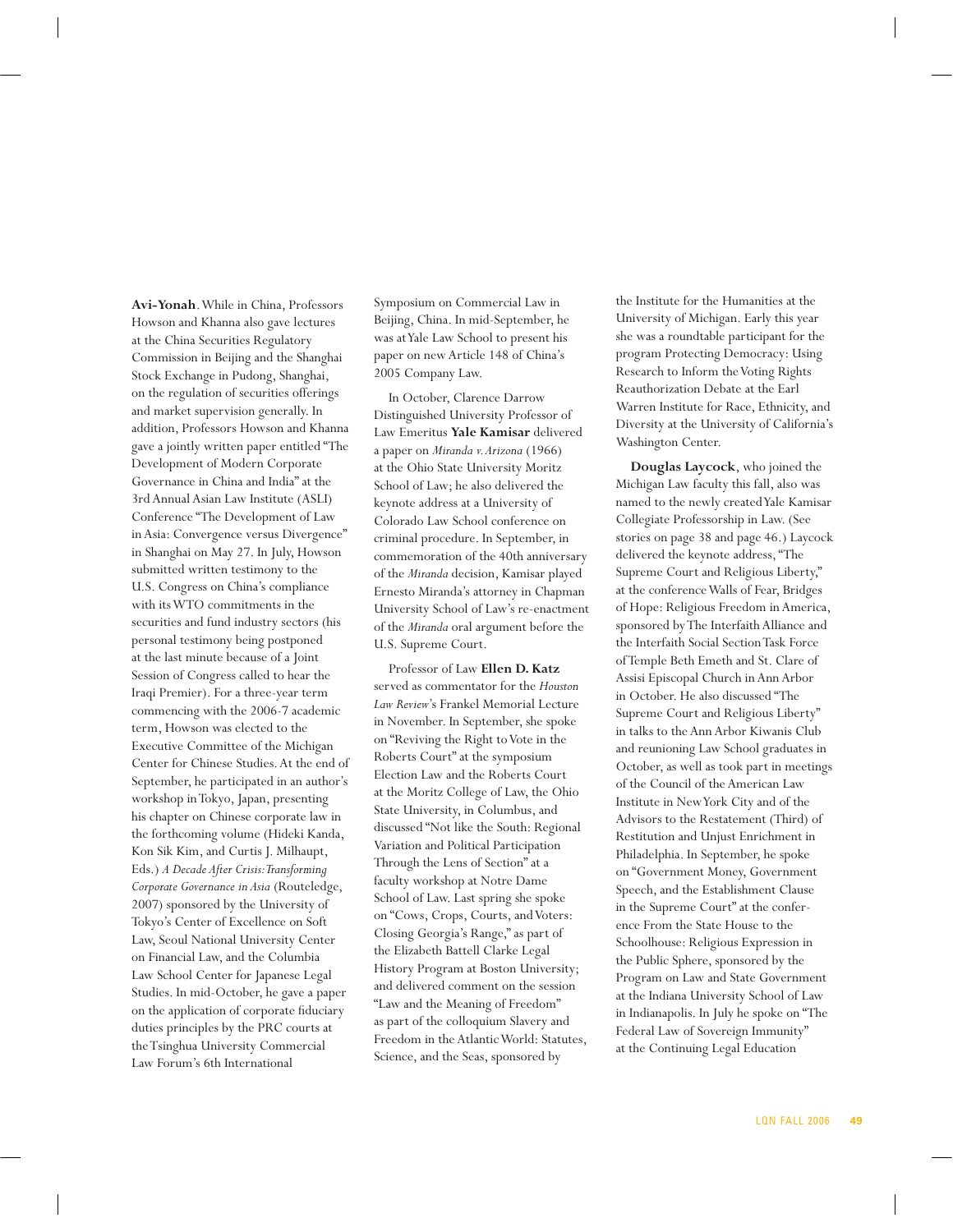Program on Suing and Defending Governmental Entities sponsored by the State Bar of Texas in San Antonio. And in June he participated in the invitation-only conference of academics and practitioners on Church Autonomy sponsored by the Christian Legal Society in Springfield, Virginia.

Director of the Law Library **Margaret A. Leary** has been elected president of the Board of Trustees of the Ann Arbor District Library. She was elected to the board in spring 2004.

**Richard O. Lempert,** '68, the Eric Stein Distinguished University Professor of Law and Sociology, has been elected president of the Law and Society Association, chosen secretary of the Political and Social Science Section of the American Association for the Advancement of Science, and named to the council of the Sociology of Law Section of the American Sociological Association. He is editor of *Evidence Stories*, which Foundation Press published last summer.

Professor of Law **Jessica Litman**, who joined the Michigan Law faculty this fall from a faculty position at Wayne State University Law School in Detroit, delivered the paper "Lawful Personal Use" at the University of Texas Law School's symposium Frontiers of Intellectual Property. The paper will be published in volume 85 of *Texas Law Review*. (Michigan Law Professor and intellectual property expert **Rebecca Eisenberg** also participated in the symposium, as did Margaret Jane Radin, who joins the Law School's faculty next year.) In October, Litman, responding to an invitation from Seattle University Law School Professor Maggie Chon,

'86, presented a paper in that law school's Powerful Ideas, Influential Voices speakers series. Last June, she spoke on "The Politics of Copyright Law" at a plenary session of the Association of American Law Schools' mid-year meeting/workshop on Intellectual Property and delivered the paper "The Economics of Open Access Law Publishing" at a concurrent session of the same workshop. The latter paper appears this fall in volume 10 of the *Lewis & Clark Law Review.*

Assistant Professor of Law **John A.E. Pottow** delivered his paper "Reckless Lending" at the Canadian Law and Economic Group meeting in September in Toronto.

Professor of Law **Adam C. Pritchard** in November participated in the Federalist Society's National Lawyers Convention, visiting Seoul College of Law, and served as commentator for the Korea Securities Dealers Association's conference on Conflicts of Interest in Investment Banking. In August he served as visiting professor at the University of Iowa Collge of Law.

Professor of Law **Steven R. Ratner** earlier this year was featured speaker on "Renditions and Targeted Killings in the Global War on Terror: What Place for International Law?" at the International Law Society of the University of Tokyo Colloquium on the subject in Tokyo. In April he was a panelist discussing "Responding to Mass Atrocities: Intervention, Prosecution, or Both?" at the conference The Crisis in Darfur: International Response to Genocide in the 21st Century at Eastern Michigan University in Ypsilanti, and presented the paper "Predator and Prey: Seizing and Killing Suspected Terrorists Abroad"

at the conference Philosophical Issues in International Law at the University of North Carolina at Greensboro. Late last year he was featured speaker for the University of Michigan Center for Southeast Asian Studies Lectures Series Seminar on the Khmer Rouge Genocide Trial and commentator on a paper by Professor Fritz Allhoff from the University's Bioethics, Value, and Society Faculty Seminar on Physician Involvement in Hostile Interrogations.

Hessel E. Yntema Professor of Law **Mathias W. Reimann**, LL.M '83, has been honored with election as a Titular Member of the International Academy of Comparative Law. During the summer he also presented a workshop in Zurich, Switzerland, on the systemic advantages of American-style lawyering in the 21st century (the workshop was organized by Professor Doctor Jens Drolshammer, M.C.L. '71) and spoke on the same topic at the University of Bonn; and delivered a report on "Pure Economic Loss" jointly with Professor Nils Jansen of the University of Dusseldorf at the XVIIth International Congress of Comparative Law in Utrecht, Netherlands.

James E. and Sarah A. Degan Professor of Law Emeritus **Theodore J. St. Antoine**, '54, spoke on "Human Rights in the Workplace" in September at a meeting of the International Association of Labor Law Journals in Paris, France.

Clinical Assistant Professor of Law **Vivek Sankaren**, who was certified last spring as a Child Welfare Law Specialist by the National Association of Counsel for Children, did a presentation on "Strengthening the Delivery of Legal Services to Parents" at the National Association of Counsel for Children